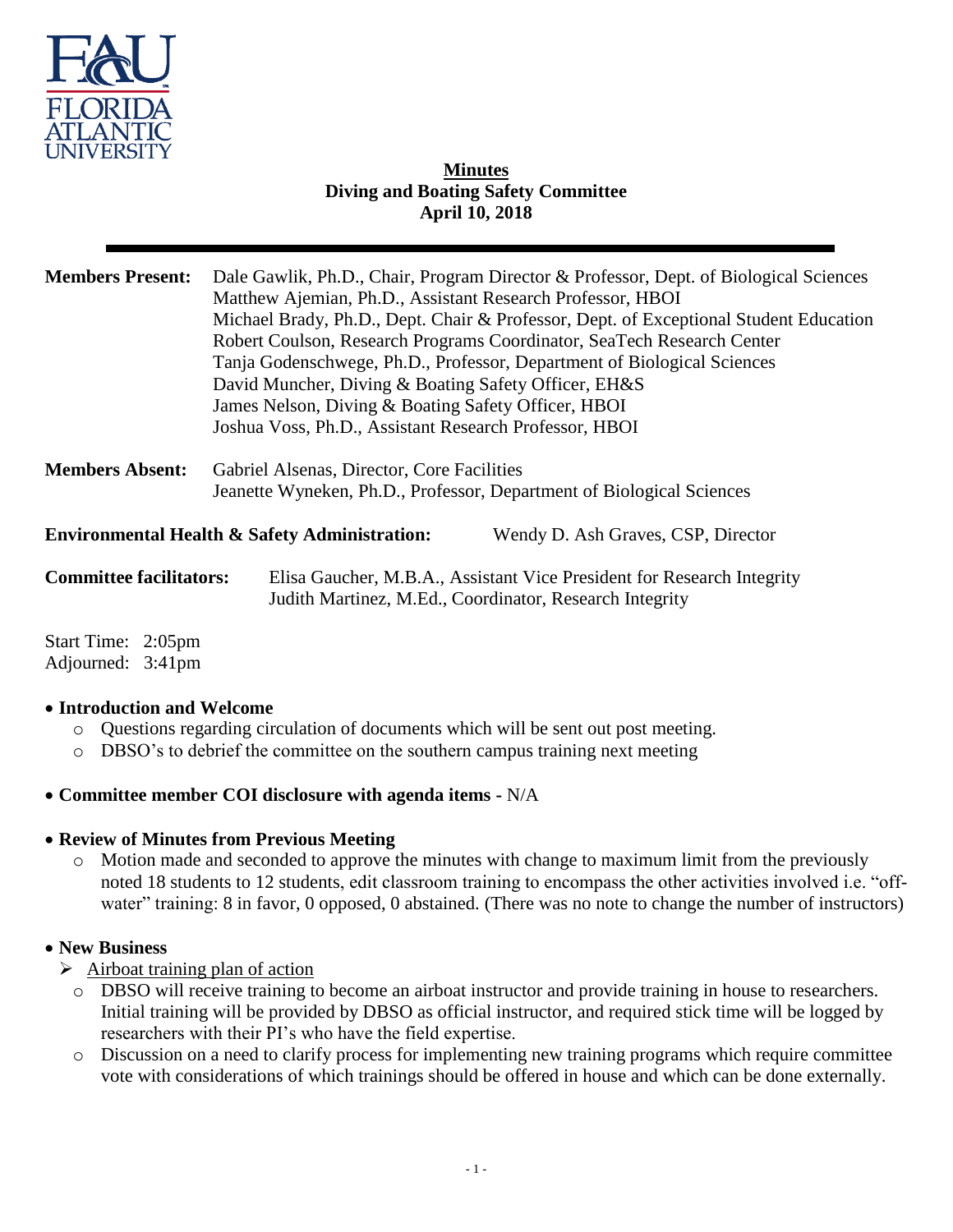# $\triangleright$  Update on float plan software options at FAU and HBOI

o Boca float plan software development using Frevvo has been stalled as OIT contact person has left the university. HBOI float plan efforts have advanced with completion of backend of database to include HBOI user information. Awaiting frontend implementation with potential integration of Frevvo to begin beta testing.

*ACTION ITEM: DBSO and GA to discuss bringing both mechanisms (Frevvo and established backend) together for May meeting so that committee can review together.* 

# > CPR/First-Aid Certification

- o Need for boating operators to have a current CPR/First-Aid certification and standardizing the process to encompass those who were grandfathered in when the DOI-MOCC training requirement was implemented, those who have taken the DOI-MOCC course without the CPR/First-Aid component which is required but has not been implemented at FAU, and those who are not required to take MOCC.
- o There's no difference in the CPR training that MOCC offers new boat operators would receive versus what existing boat operators would receive suggesting that those needing only the CPR training can join the course for the last 4 hours in which the CPR component is taught, as space will allow.

**Motion made** and seconded to require boat operators to be current in CPR/First-Aid certification to new boat operators that go through MOCC as well as those who are not required for MOCC training which can attend the final four-hour CPR/First-Aid component of MOCC. Motion passed with 8 in favor, 0 opposed, 0 abstained.

**Motion made** and seconded to require that by May 1<sup>st</sup> 2019, all active boaters at FAU will be required to have CPR/First-Aid/AED with 8 in favor, 0 opposed, 0 abstained.

*ACTION ITEM: DBSO's to compile a list of the number of existing boat operators who need to complete the CPR/First-Aid/AED training or are to be considered grandfathered in from needing this training. When list is final DBSOs to submit as future agenda item.* 

- $\triangleright$  Risk Manager & General Counsel to clarify liability vs. insurance claim-TABLED
- $\triangleright$  Boat Survey Results
	- o Chair provides summary of boat survey questionnaire that was distributed to the 26 PI's who were identified as FAU boaters with a response rate of 15 (58%).
	- o Concerns regarding data on number of boat trips that occur versus number of float plans that are filed.

*ACTION ITEM: Power point slides of the results will be distributed to the committee.* 

- $\triangleright$  Non-motorized classification and training
	- o Discussion on whether committee has oversight of non-motorized vessels and what training and check-off requirements should be enforced. Since there currently exists a section in the manual called "non-powered boat procedures", it is considered addressed by the committee. However, there are no training or checkoff requirements stipulated.
	- o Consideration to use training similar to the kayak training requirements required at SeaTech involving an online course and quiz on Canvas, as well as a 2-3-minute check off process where users demonstrate ability to go forward, backward, turn kayak around, and get back on kayak if they fall